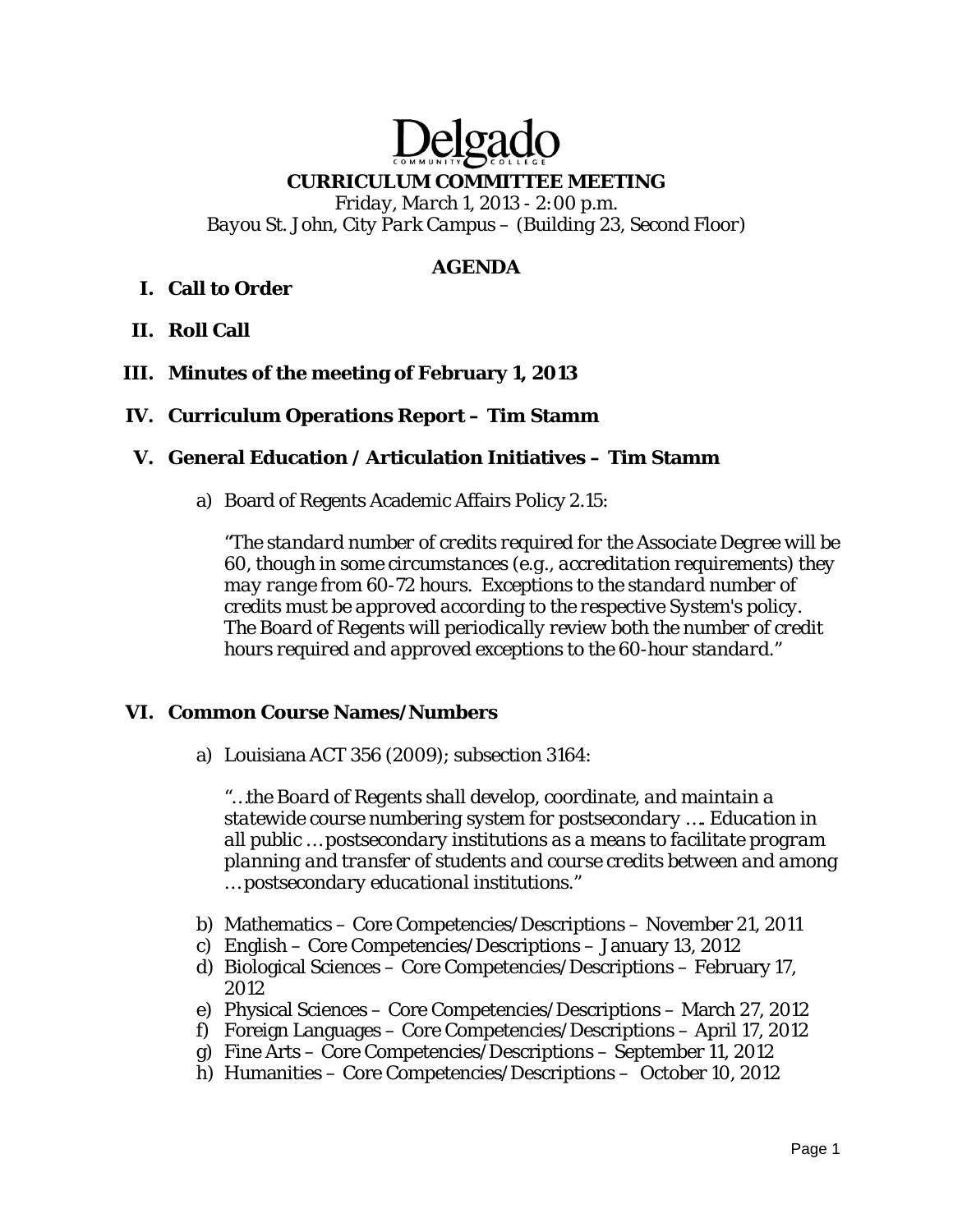- i) Social and Behavioral Sciences Core Competencies/Descriptions November 27, 2012.
- j) Accounting Core Competencies/Descriptions -- February 26, 2013
- k) Finance/Economics/Management Core Competencies/Descriptions April 2, 2013

## **VII. New Business**

## a) **Allied Health/FSED:**

**Revision of Program Description:** Revise the program description of the A.A.S. in Funeral Service Education to comply with American Board of Funeral Service Education (ABFSE) Accreditation requirements. Add: passage rate informational link, revised program aims, revised program objectives.

# b) **Allied Health/FSED:**

**Change of Course Description:** FSED-121: History and Sociology of Funeral Services. Change the description of FSED-121: History and Sociology of Funeral Services to state: "Surveys funeral and burial conditions associated with beliefs and practices in various cultures from early Egyptians to present day. Surveys general principles related to customs, religions, human relations, social behavior and their influence on funeral practices. Prerequisite: Acceptance into the Funeral Services Education Program." Current description: "A survey of funeral and burial beliefs and practices in western cultures from early Egyptians to present day."

# c) **Allied Health/FSED:**

**Change of Course Description:** FSED-141: Embalming Techniques. Change the description of FSED-141: Embalming Techniques to state: "Theoretical aspects of embalming. Examines the purpose and need for embalming, types of death, signs of death, tests for death, postmortem changes, ethics of embalming, chemical and physical changes, selection and raising of vessels, discolorations, types of embalming chemicals, injection, drainage, and dilution. Surveys chemistry, microbiology, and pathology as applied to embalming. Prerequisites: BIOL-141, BIOL-143, FSED-152. Corequisite: FSED 145." Current description: "Theoretical aspects of embalming. Examines the purpose and need for embalming, types of death, signs of death, tests for death, postmortem changes, ethics of embalming, chemical and physical changes, and selection and raising of vessels. Prerequisites: FSED-152. Corequisite: FSED 145."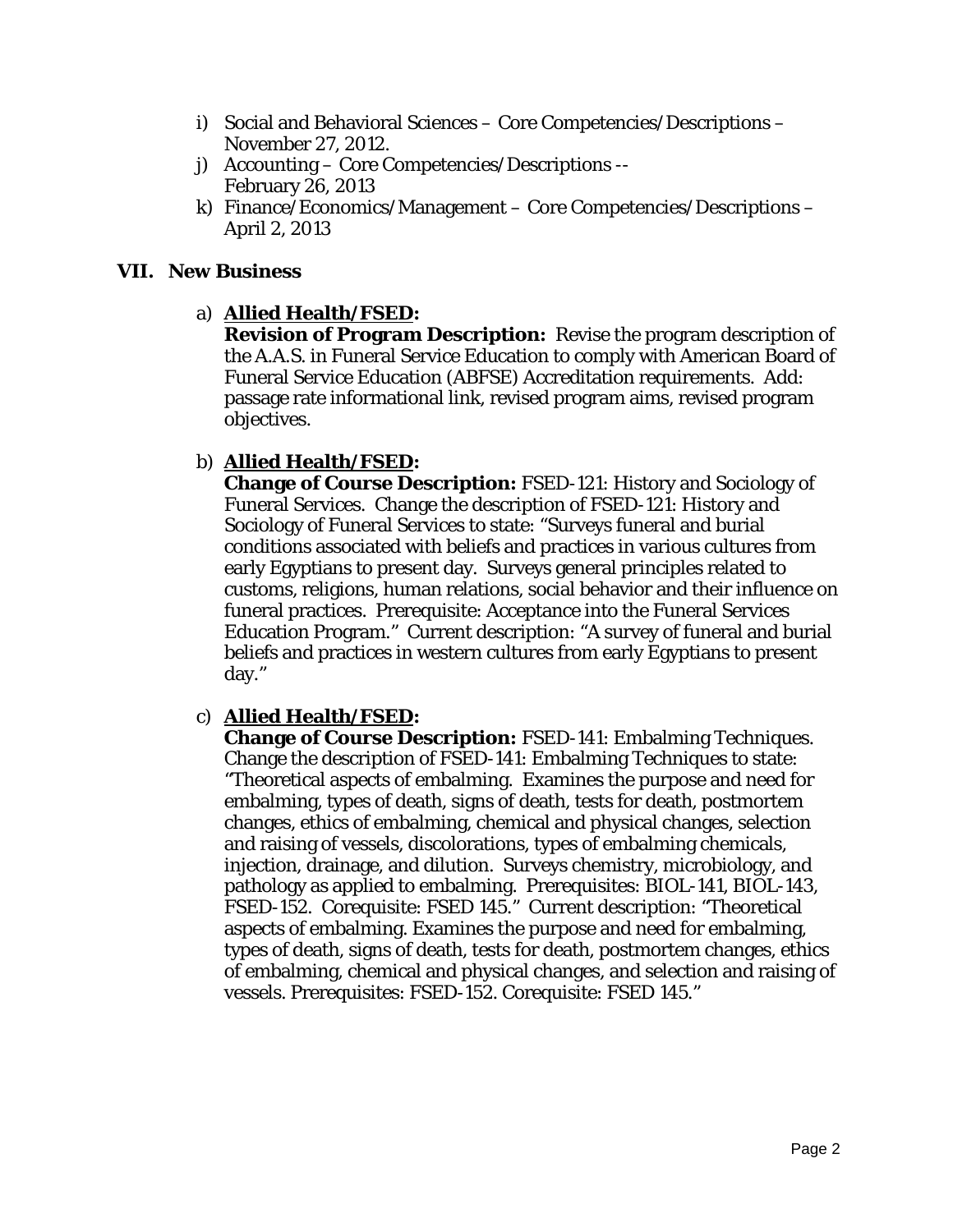# d) **Allied Health/FSED:**

**Change of Course Description:** FSED-152: Problems in Anatomy. Change the description of FSED-152: Problems in Anatomy to state: "Anatomy of the human body, study of the structure of cells, tissues, organs, and systems with emphasis on those subjects important to embalming. Prerequisites: BIOL-141 , BIOL-143." Current description: "This course is designed to acquaint the Funeral Services student with the fundamentals of human anatomy as applicable to funeral services practices and procedures. Prerequisite(s): BIOL-141 and BIOL-143."

## e) **Allied Health/FSED:**

**Change of Course Description:** FSED-228: Funeral Services Pathology. Change the description of FSED-228: Funeral Services Pathology to state: "Basic principles of pathology as applied to funeral service education, especially as they pertain to sanitation, disinfection, public health, and embalming practice. The development and use of personal, professional, and community hygiene and sanitation is discussed. Special emphasis is placed on tissue pathology and major causative agents of death. Prerequisites: BIOL-141, BIOL+143, BIOL-211, FSED-152." Current description: "This course is designed to cover the basic principles of pathology as applied to funeral service education. Topics include sanitation, disinfection, public health, and embalming practice. The development and use of personal, professional, and community hygiene and sanitation are discussed. Special emphasis is placed on tissue pathology and major causative agents of death. Prerequisite(s): Acceptance into the Funeral Service Education program."

# f) **Allied Health/FSED:**

**Change of Course Prerequisite Requirement:** FSED-243: Restorative Art. Change the prerequisite requirement of FSED-243: Restorative Art to state: "Permission of Program Director." Current prerequisite: "FSED-145."

## g) **Allied Health/FSED:**

**Change of Course Prerequisite Requirement:** FSED-270: Funeral Services Seminar. Change the prerequisite requirement of FSED-270: Funeral Services Seminar to state: "Permission of Program Director." Current description: "Eligibility for graduation."

## h) **Arts & Humanities/INTD:**

**New Course:** INTD-298: Interior Design Practicum/Internship. Creation of a new course, INTD-298: Interior Design Practicum/Internship. Course description: "Supervised study in an approved area of the discipline. This may include practical work experience in the design field in the form of an Internship or intensive re- search, seminars, and reports in a specific area of study. The internship should be a last semester experience."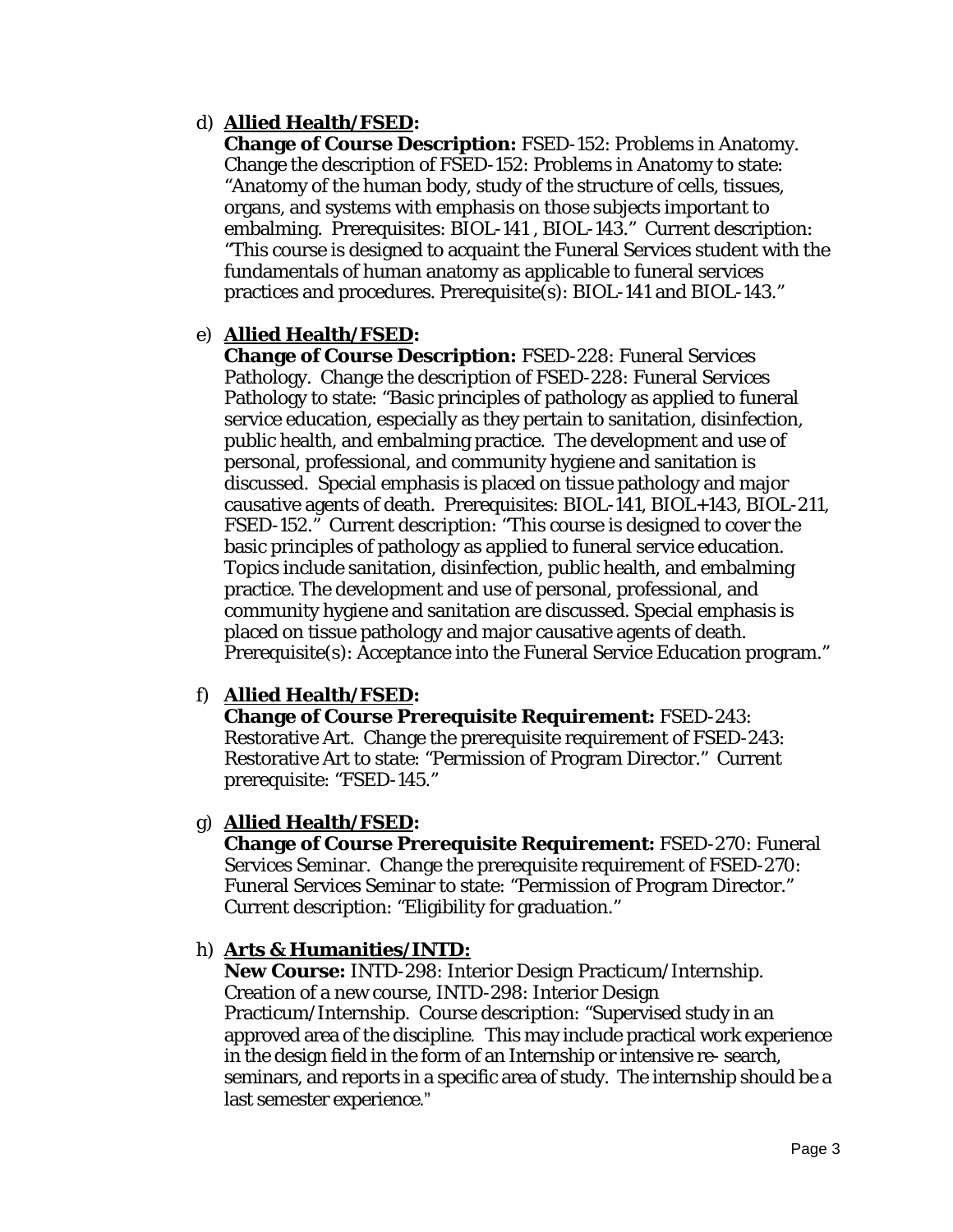# i) **Arts & Humanities/INTD:**

**Final Approval of Curriculum:** Certificate of Technical Studies in Kitchen and Bath Design. Program Description: "The Certificate of Technical Studies in Kitchen & Bath Design (KBD) prepares individuals for entry level and advanced positions in the Kitchen & Bath Design Industry. The proposed program will provide students with the knowledge, skills, and attributes necessary for working in this specialized design area. Course content includes presentation standards (handdrafting techniques), computer-aided drafting, construction and mechanical systems, basics of kitchen and bath design, materials of construction, lighting, and business practices for the kitchen and bathroom industry. The C.T.S. in Kitchen and Bath Design is a candidate for accredited status from the National Kitchen & Bath Association (NKBA). The goal of the program is to provide students with competencies necessary to enter the workforce in entry-level and advanced positions in Kitchen and Bath Design and to pursue National Kitchen and Bath Design Certification."

## j) **Allied Health/HEIT:**

**Final Approval of Curriculum:** Certificate of Applied Science in Medical Coding.

# k) **Allied Health/HEIT:**

**Final Approval of Curriculum:** Certificate of Technical Studies in Medical Registration Specialist. Program Description: "The C.T.S. in Medical Registration Specialist will provide academic and clinical education in inpatient and outpatient registration. This program will prepare the student for a patient contact position providing customer service assistance as the patient prepares to receive health care services. The goal of the Certificate of Technical Studies program is to provide students with competencies necessary to enter the workforce in as vital members of the health care team."

## l) **Allied Health/DIET:**

**Final Approval of Curriculum:** Associate of Applied Science in Dietetics Technician.

## m) **Technical Division/CRPT:**

**Change of Program Name:** Certificate of Technical Studies in Carpentry: Carpentry Tech II. Change the name of the Certificate of Technical Studies in Carpentry: Carpentry Tech II *from* Certificate of Technical Studies in Carpentry: Carpentry Tech II *to* Certificate of Technical Studies in Carpentry. The new title more accurately reflects the instructional content and intended outcome of the workforce program.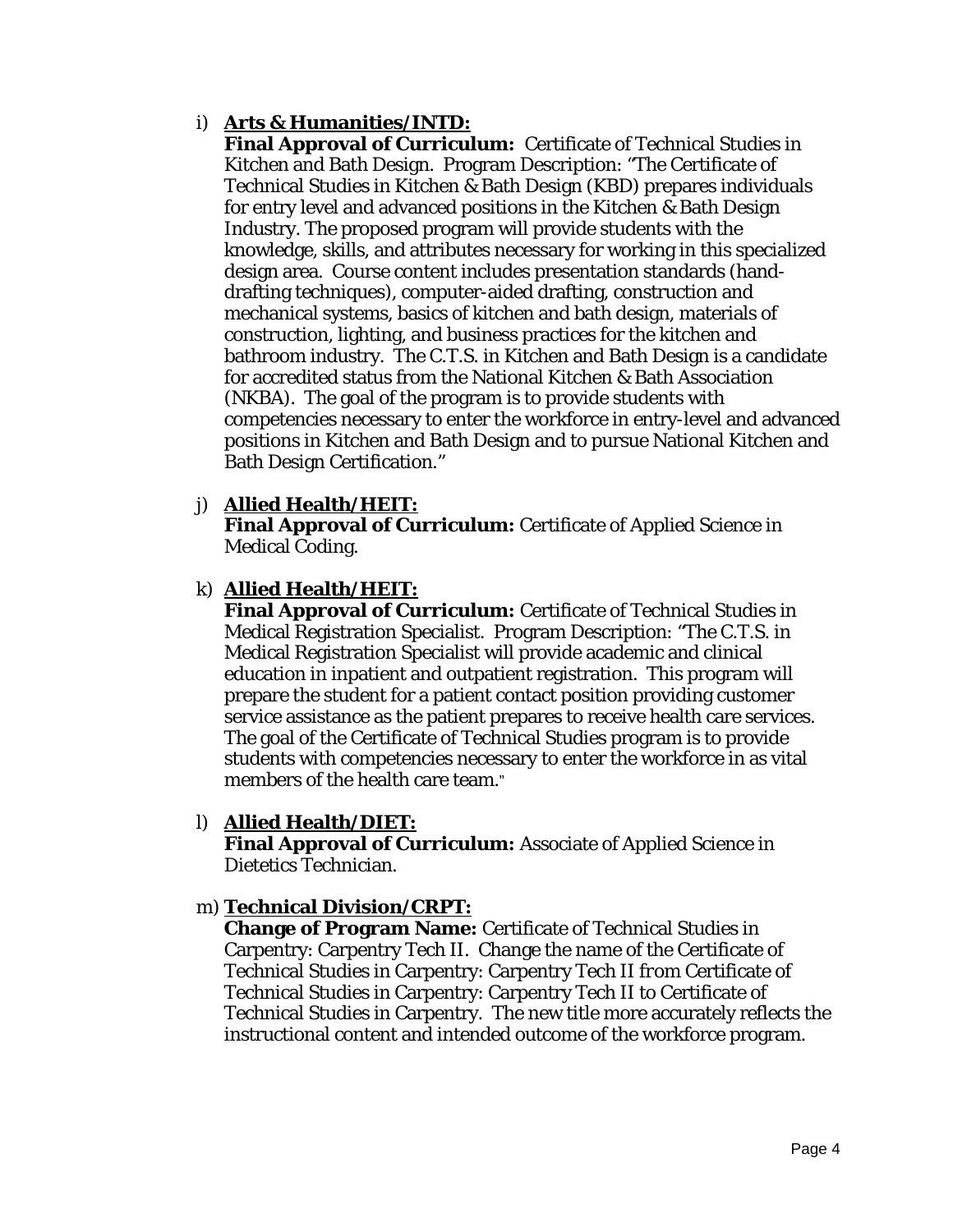## n) **Technical Division/CRPT:**

**Program Termination:** Technical Diploma in Carpentry. Terminate the Technical Diploma in Carpentry. The Technical Diploma program no longer meets contemporary workforce training needs.

## o) **Technical Division/CRPT:**

**Program Revision:** Certificate of Technical Studies in Carpentry. Revise the Certificate of Technical Studies in Carpentry: Required Course in Major: CRPT-120: Building Materials and Estimating; CRPT-122: Carpentry Calculations; CRPT-124: Design, Blueprint Reading, and Codes; CRPT-211: Site Layout; CRPT-212: Foundations and Floor Framing; CRPT-213: Wall and Ceiling Framing; CRPT-215: Roofing Construction; CRPT-223: Exterior Finishes; CRPT-213: Interior Finishes; CRPT-238: Project Management. Required Related Courses: CCSS-108:Career Success Skills; TECH-101: NCCER Technical Core; Total Credit Hours: 33.

## p) **Technical Division/CRPT:**

**Course Revision:** CRPT-120: Building Materials and Estimating (2-3- 3/75). Course Description: "Common wood and metal materials used in residential construction and an introduction to residential material estimating."

## q) **Technical Division/CRPT:**

**Course Revision:** CRPT-122: Carpentry Calculations (1-2-2/45). Course Description: "Introduction to basic calculation and interpretation, and applications to the carpentry field."

## r) **Technical Division/CRPT:**

**Course Revision:** CRPT-124: Design, Blueprint Reading, and Codes (2- 3-3 / 75). Course Description: "Principles of design, symbols, specifications, measurements, and residential building codes."

## s) **Technical Division/CRPT:**

**Course Revision:** CRPT-211: Site Layout (1-4-2 / 75). Course Description: "Concepts and practices of basic site layout, footings, and foundation construction."

## t) **Technical Division/CRPT:**

**Course Revision:** CRPT-212: Foundations and Floor Framing (2-4-3 / 90). Course Description: "Materials and methods used to construct concrete forms and foundations including various reinforcement methods."

## u) **Technical Division/CRPT:**

**Course Revision:** CRPT-213: Wall and Ceiling Framing (2-6-3 / 120). Course Description: "Framing walls and ceilings according to federal, state, and local requirements."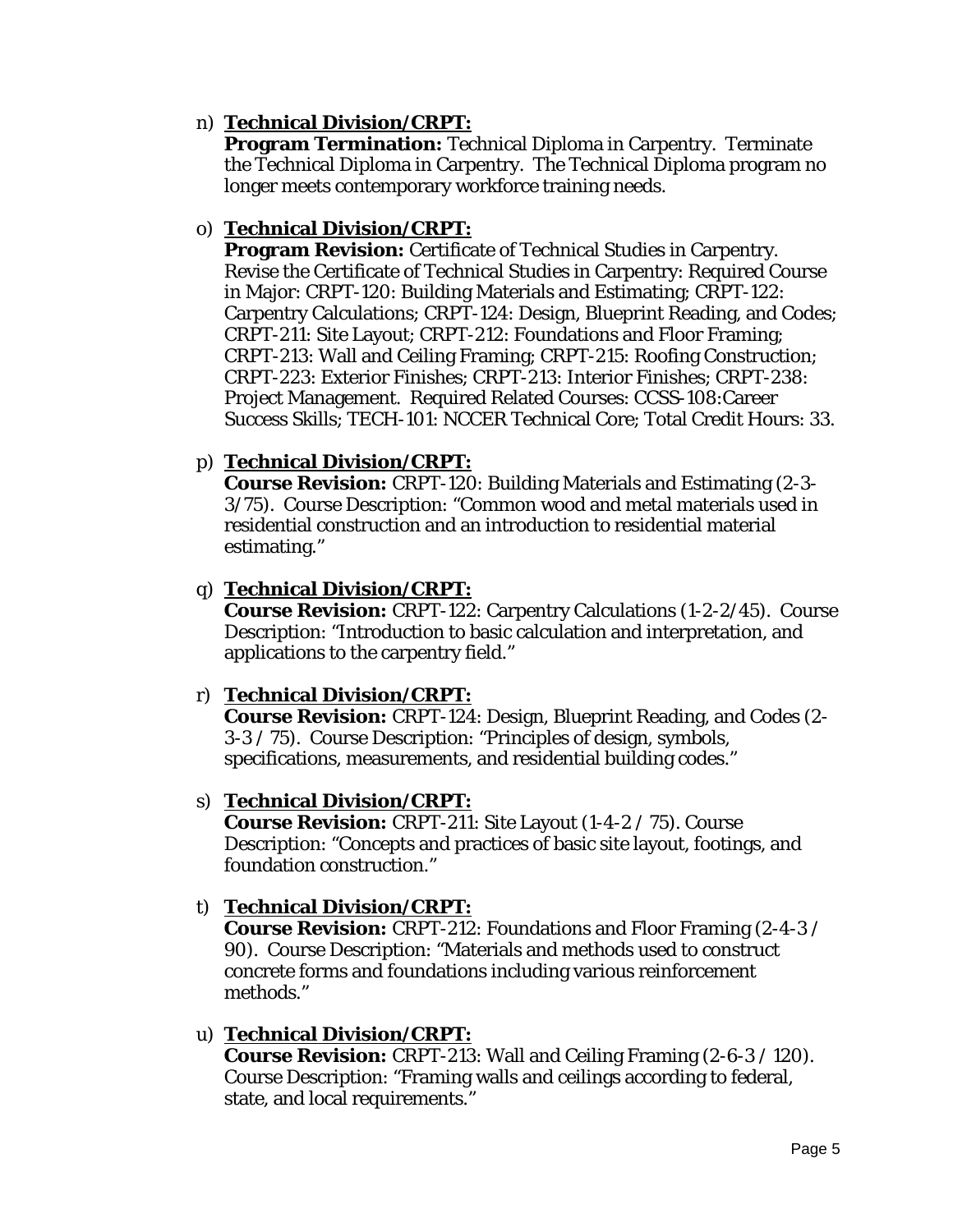## v) **Technical Division/CRPT:**

**Course Revision:** CRPT-215: Roofing Construction (2-6-3 / 120). Course Description: "Layout, framing and installation skills used in basic roof design and construction.

## w) **Technical Division/CRPT:**

**Change of Course Title:** CRPT-223: Exterior Finish and Trim. Change the title of CRPT-223: Exterior Finish and Trim *from* CRPT-223: Exterior Finish and Trim *to* CRPT-223: Exterior Finishes, as the new title more accurately reflects the instructional content and purpose of the course.

## x) **Technical Division/CRPT:**

**Change of Course Laboratory and Contact Hours:** CRPT-223: Exterior Finishes. Change the Laboratory and Contact hours of CRPT-223: Exterior Finishes *from* 2-5-3 / 105 *to* 2-3-3 / 75. Laboratory and Contact hour revision more accurately represent practical to didactic instructional ratio of the course.

## y) **Technical Division/CRPT:**

**Course Revision** CRPT-223: Exterior Finishes (2-3-3 / 75). Course description: "Exterior finish and procedures to include window and door units.

#### z) **Technical Division/CRPT:**

**Change of Course Title:** CRPT-231: Interior Finish and Trim. Change the title of CRPT-231: Interior Finish and Trim *from* CRPT-231: Interior Finish and Trim *to* CRPT-231: Interior Finishes, as the new title more accurately reflects the instructional content and purpose of the course.

## aa)**Technical Division/CRPT:**

**Change of Course Laboratory and Contact Hours:** CRPT-231: Interior Finishes. Change the Laboratory and Contact hours of CRPT-231: Interior Finishes *from* 2-5-3 / 105 *to* 2-3-3 / 75. Laboratory and Contact hour revision more accurately represent practical to didactic instructional ratio of the course.

## bb)**Technical Division/CRPT:**

**Course Revision** CRPT-231: Interior Finishes (2-3-3 / 75). Course description: "Types of interior systems, materials and hardware commonly used in residential construction."

## cc) **Technical Division/CRPT:**

**Course Revision:** CRPT-238: Project Management (1-2-2 / 45). Course Description: "Construction scheduling and residential material estimating.